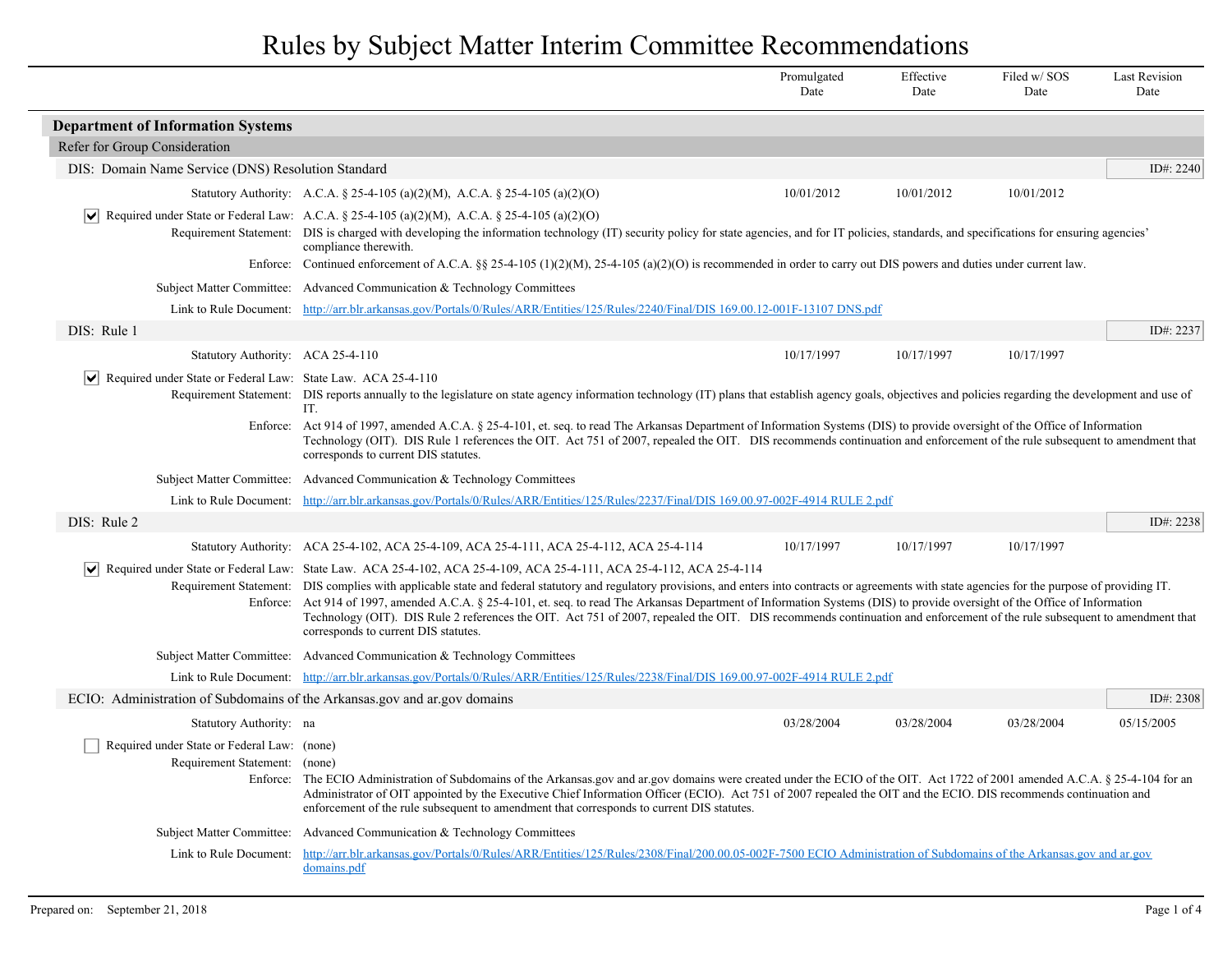|                                                                              |                                                                                                                                                                                                                                                                                                                                                                                                                                                                     | Promulgated<br>Date | Effective<br>Date | Filed w/SOS<br>Date | <b>Last Revision</b><br>Date |
|------------------------------------------------------------------------------|---------------------------------------------------------------------------------------------------------------------------------------------------------------------------------------------------------------------------------------------------------------------------------------------------------------------------------------------------------------------------------------------------------------------------------------------------------------------|---------------------|-------------------|---------------------|------------------------------|
| ECIO: Data and System Security Classification Standard                       |                                                                                                                                                                                                                                                                                                                                                                                                                                                                     |                     |                   |                     | ID#: $2316$                  |
| Statutory Authority: na                                                      |                                                                                                                                                                                                                                                                                                                                                                                                                                                                     | 05/15/2005          | 05/15/2005        | 05/15/2005          |                              |
| Required under State or Federal Law: (none)<br>Requirement Statement: (none) | Enforce: The ECIO Data and System Security Classification Standard was created under the ECIO of the OIT. Act 1722 of 2001 amended A.C.A. § 25-4-104 for an Administrator of OIT<br>appointed by the Executive Chief Information Officer (ECIO). Act 751 of 2007 repealed the OIT and the ECIO. DIS recommends continuation and enforcement of the rule<br>subsequent to amendment that corresponds to current DIS statutes.                                        |                     |                   |                     |                              |
|                                                                              | Subject Matter Committee: Advanced Communication & Technology Committees                                                                                                                                                                                                                                                                                                                                                                                            |                     |                   |                     |                              |
|                                                                              | Link to Rule Document: http://arr.blr.arkansas.gov/Portals/0/Rules/ARR/Entities/125/Rules/2316/Final/200.00.05-003F-7501 ECIO Data and System Security Classification Standard.pdf                                                                                                                                                                                                                                                                                  |                     |                   |                     |                              |
| ECIO: Machine Readable Privacy Policy                                        |                                                                                                                                                                                                                                                                                                                                                                                                                                                                     |                     |                   |                     | ID#: 2314                    |
| Statutory Authority: na                                                      |                                                                                                                                                                                                                                                                                                                                                                                                                                                                     | 05/15/2005          | 05/15/2005        | 05/15/2005          |                              |
| Required under State or Federal Law: (none)<br>Requirement Statement: (none) | Enforce: The ECIO Machine Readable Privacy Policy was created under the ECIO of the OIT. Act 1722 of 2001 amended A.C.A. § 25-4-104 for an Administrator of OIT appointed by the<br>Executive Chief Information Officer (ECIO). Act 751 of 2007 repealed the OIT and the ECIO. DIS recommends continuation and enforcement of the rule subsequent to<br>amendment that corresponds to current DIS statutes.                                                         |                     |                   |                     |                              |
|                                                                              | Subject Matter Committee: Advanced Communication & Technology Committees                                                                                                                                                                                                                                                                                                                                                                                            |                     |                   |                     |                              |
|                                                                              | Link to Rule Document: http://arr.blr.arkansas.gov/Portals/0/Rules/ARR/Entities/125/Rules/2314/Final/200.00.05-001F-7499 ECIO Machine Readable Privacy Policy.pdf                                                                                                                                                                                                                                                                                                   |                     |                   |                     |                              |
| ECIO: Personnel Security                                                     |                                                                                                                                                                                                                                                                                                                                                                                                                                                                     |                     |                   |                     | ID#: 2306                    |
| Statutory Authority: na                                                      |                                                                                                                                                                                                                                                                                                                                                                                                                                                                     | 02/28/2003          | 02/28/2003        | 02/28/2003          |                              |
| Required under State or Federal Law: (none)<br>Requirement Statement: (none) | Enforce: The ECIO Personnel Security rule was created under the ECIO of the Office of Information Technology (OIT). Act 1722 of 2001 amended A.C.A. § 25-4-104 for an<br>Administrator of OIT appointed by the Executive Chief Information Officer (ECIO). Act 751 of 2007 repealed the OIT and the ECIO. DIS recommends continuation and<br>enforcement of the rule subsequent to amendment that corresponds to current DIS statutes.                              |                     |                   |                     |                              |
|                                                                              | Subject Matter Committee: Advanced Communication & Technology Committees                                                                                                                                                                                                                                                                                                                                                                                            |                     |                   |                     |                              |
|                                                                              | Link to Rule Document: http://arr.blr.arkansas.gov/Portals/0/Rules/ARR/Entities/125/Rules/2306/Final/200.00.03-005F ECIO Personnel Security.pdf                                                                                                                                                                                                                                                                                                                     |                     |                   |                     |                              |
| ECIO: Project Management - Managing State IT Projects                        |                                                                                                                                                                                                                                                                                                                                                                                                                                                                     |                     |                   |                     | ID#: 2241                    |
| Statutory Authority: na                                                      |                                                                                                                                                                                                                                                                                                                                                                                                                                                                     | 09/01/2003          | 09/01/2003        | 09/01/2003          |                              |
| Required under State or Federal Law: (none)<br>Requirement Statement: (none) | Enforce: The ECIO Project Management - Managing State IT Projects rule was created under the ECIO of the Office of Information Technology (OIT). Act 1722 of 2001 amended A.C.A.<br>§ 25-4-104 for an Administrator of OIT appointed by the Executive Chief Information Officer (ECIO). Act 751 of 2007 repealed the OIT and the ECIO. DIS recommends<br>continuation and enforcement of the rule subsequent to amendment that corresponds to current DIS statutes. |                     |                   |                     |                              |
|                                                                              | Subject Matter Committee: Advanced Communication & Technology Committees                                                                                                                                                                                                                                                                                                                                                                                            |                     |                   |                     |                              |
|                                                                              | Link to Rule Document: http://arr.blr.arkansas.gov/Portals/0/Rules/ARR/Entities/125/Rules/2241/Final/200.00.03-001F ECIO Project Mangement State IT Projects.pdf                                                                                                                                                                                                                                                                                                    |                     |                   |                     |                              |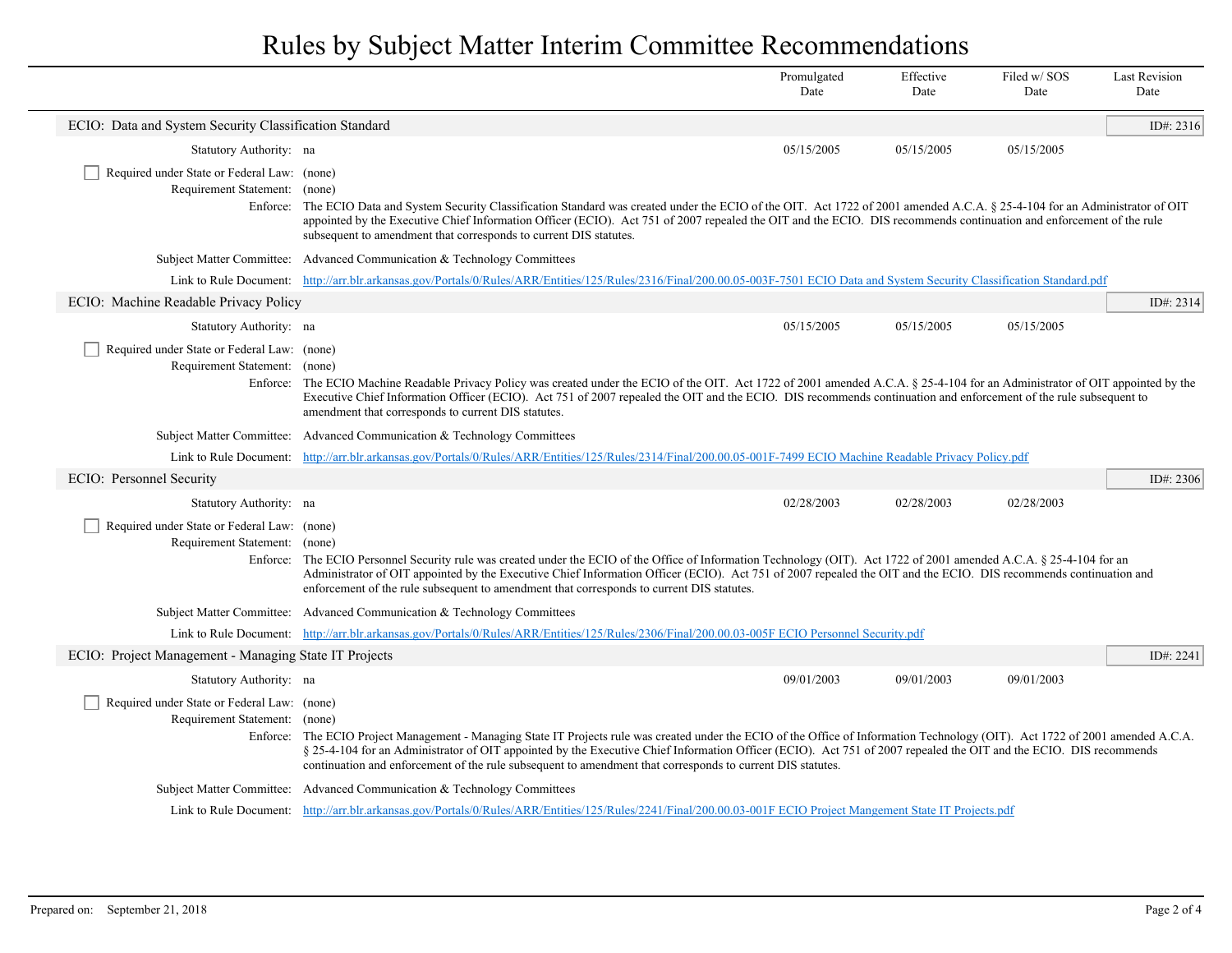|                                                                              |                                                                                                                                                                                                                                                                                                                                                                                                                                                         | Promulgated<br>Date | Effective<br>Date | Filed w/SOS<br>Date | <b>Last Revision</b><br>Date |
|------------------------------------------------------------------------------|---------------------------------------------------------------------------------------------------------------------------------------------------------------------------------------------------------------------------------------------------------------------------------------------------------------------------------------------------------------------------------------------------------------------------------------------------------|---------------------|-------------------|---------------------|------------------------------|
| ECIO: User Logon Passwords                                                   |                                                                                                                                                                                                                                                                                                                                                                                                                                                         |                     |                   |                     | ID#: 2242                    |
| Statutory Authority: na                                                      |                                                                                                                                                                                                                                                                                                                                                                                                                                                         | 12/14/2003          | 12/14/2003        | 12/14/2003          |                              |
| Required under State or Federal Law: (none)<br>Requirement Statement: (none) | Enforce: The ECIO User Logon Passwords rule was created under the ECIO of the Office of Information Technology (OIT). Act 1722 of 2001 amended A.C.A. § 25-4-104 for an<br>Administrator of OIT appointed by the Executive Chief Information Officer (ECIO). Act 751 of 2007 repealed the OIT and the ECIO. DIS recommends continuation and<br>enforcement of the rule subsequent to amendment that corresponds to current DIS statutes.                |                     |                   |                     |                              |
|                                                                              | Subject Matter Committee: Advanced Communication & Technology Committees                                                                                                                                                                                                                                                                                                                                                                                |                     |                   |                     |                              |
|                                                                              | Link to Rule Document: http://arr.blr.arkansas.gov/Portals/0/Rules/ARR/Entities/125/Rules/2242/Final/200.00.03-002F ECIO User Log on Passwords.pdf                                                                                                                                                                                                                                                                                                      |                     |                   |                     |                              |
| ECIO: Virus Scanning on State Network                                        |                                                                                                                                                                                                                                                                                                                                                                                                                                                         |                     |                   |                     | ID#: 2243                    |
| Statutory Authority: na                                                      |                                                                                                                                                                                                                                                                                                                                                                                                                                                         | 12/14/2003          | 12/14/2003        | 12/14/2003          |                              |
| Required under State or Federal Law: (none)<br>Requirement Statement: (none) | Enforce: The ECIO Virus Scanning on State Network rule was created under the ECIO of the Office of Information Technology (OIT). Act 1722 of 2001 amended A.C.A. § 25-4-104 for<br>an Administrator of OIT appointed by the Executive Chief Information Officer (ECIO). Act 751 of 2007 repealed the OIT and the ECIO. DIS recommends continuation and<br>enforcement of the rule subsequent to amendment that corresponds to current DIS statutes.     |                     |                   |                     |                              |
|                                                                              | Subject Matter Committee: Advanced Communication & Technology Committees                                                                                                                                                                                                                                                                                                                                                                                |                     |                   |                     |                              |
|                                                                              | Link to Rule Document: http://arr.blr.arkansas.gov/Portals/0/Rules/ARR/Entities/125/Rules/2243/Final/200.00.03-003F ECIO Virus Scanning on State Network.pdf                                                                                                                                                                                                                                                                                            |                     |                   |                     |                              |
| ECIO: Warning Banner for State IT Systems                                    |                                                                                                                                                                                                                                                                                                                                                                                                                                                         |                     |                   |                     | ID#: $2251$                  |
| Statutory Authority: na                                                      |                                                                                                                                                                                                                                                                                                                                                                                                                                                         | 12/14/2003          | 12/14/2003        | 12/14/2003          |                              |
| Required under State or Federal Law: (none)<br>Requirement Statement: (none) | Enforce: The Executive Chief Information Officer (ECIO) Warning Banner for State IT Systems rule was created under the ECIO of the Office of Information Technology (OIT). Act 1722<br>of 2001 amended A.C.A. § 25-4-104 for an Administrator of OIT appointed by the ECIO. Act 751 of 2007 repealed the OIT and the ECIO. DIS recommends continuation and<br>enforcement of the rule subsequent to amendment that corresponds to current DIS statutes. |                     |                   |                     |                              |
|                                                                              | Subject Matter Committee: Advanced Communication & Technology Committees                                                                                                                                                                                                                                                                                                                                                                                |                     |                   |                     |                              |
|                                                                              | Link to Rule Document: http://arr.blr.arkansas.gov/Portals/0/Rules/ARR/Entities/125/Rules/2251/Final/200.00.03-004F ECIO Warning Banner for State IT Systems.pdf                                                                                                                                                                                                                                                                                        |                     |                   |                     |                              |
| OIT: Encryption                                                              |                                                                                                                                                                                                                                                                                                                                                                                                                                                         |                     |                   |                     | ID#: 2321                    |
| Statutory Authority: na                                                      |                                                                                                                                                                                                                                                                                                                                                                                                                                                         | 01/01/2006          | 01/01/2006        | 01/01/2006          |                              |
| Required under State or Federal Law: (none)<br>Requirement Statement: (none) | Enforce: The OIT (Office of Information Technology) Encryption Rule was created under the OIT state statutes. Act 751 of 2007 repealed the OIT. DIS recommends continuation and<br>enforcement of the rule subsequent to amendment that corresponds to current DIS enabling statutes A. C. A. §§ 25-4-101, et seq.                                                                                                                                      |                     |                   |                     |                              |
|                                                                              | Subject Matter Committee: Advanced Communication & Technology Committees                                                                                                                                                                                                                                                                                                                                                                                |                     |                   |                     |                              |
|                                                                              | Link to Rule Document: http://arr.blr.arkansas.gov/Portals/0/Rules/ARR/Entities/125/Rules/2321/Final/200.00.06-004P-8568 OIT Encryption.pdf                                                                                                                                                                                                                                                                                                             |                     |                   |                     |                              |